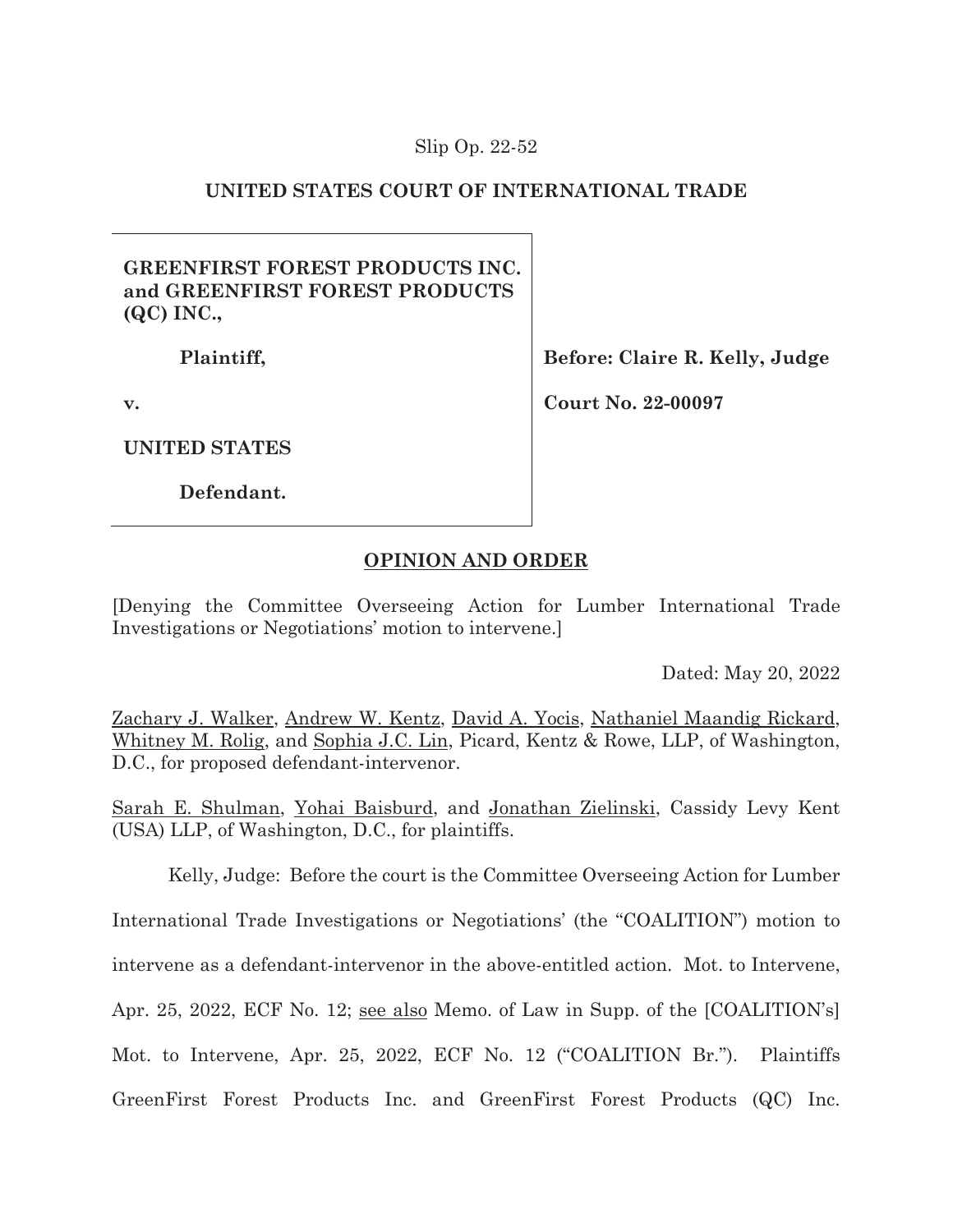(collectively, "GreenFirst") commenced this action challenging the U.S. Department of Commerce's ("Commerce") decision not to conduct a changed circumstances review ("CCR") of Commerce's countervailing duty ("CVD") order covering softwood lumber from Canada after GreenFirst Forest Products (QC) Inc. allegedly acquired Rayonier A.M. Canada G.P.'s ("RYAM") lumber and newsprint businesses. Compl., ¶¶ 1–3, 11, Mar. 25, 2022, ECF No. 2; see also Certain Softwood Lumber Products from Canada, 82 Fed. Reg. 51,814 (Dep't Commerce Nov. 8, 2017) (Final Affirmative [CVD] Determination, and Final Neg. Determination of Critical Circumstances), as amended by Certain Softwood Lumber Products from Canada, 83 Fed. Reg. 347 (Dep't Commerce Jan. 3, 2018) (Amended Final Affirmative [CVD] Determination and [CVD] Order) ("Softwood Lumber from Canada").

The COALITION contends that it has the right to intervene because it (i) participated in the administrative proceeding at the agency level; (ii) has a legally protectable interest as the intended beneficiary of the Softwood Lumber from Canada order; (iii) has an interest "in ensuring that Commerce's CCR process is not selectively deployed by Canadian exporters and producers to manipulate their cash deposit rate"; and (iv) may lose market share if GreenFirst ultimately succeeds in this action.<sup>1</sup> COALITION Br. at 6–7; <u>see also</u> CIT Rule 24(a)(2). Alternatively, the

<sup>1</sup> The COALITION concedes that it does not have a statutory right to intervene pursuant to CIT Rule  $24(a)(1)$  and 28 U.S.C. § 2631(j)(1)(B) because GreenFirst did not commence this action pursuant to section 516A of the Tariff Act of 1930, as amended, 19 U.S.C. § 1516a. COALITION Br. at 4; <u>see also</u> 28 U.S.C. § 2631(j)(1)(B).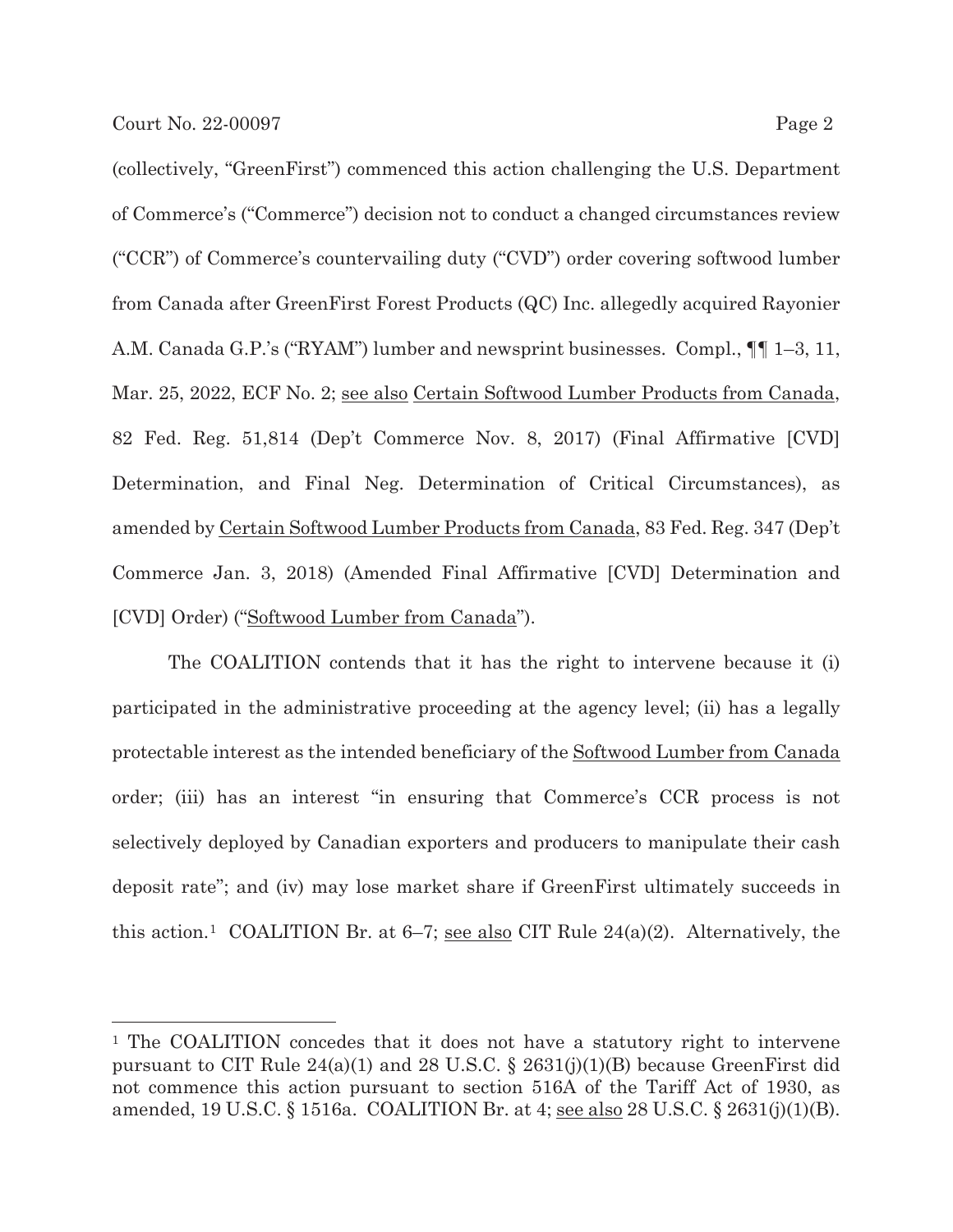COALITION contends that it should be permitted to intervene because it shares Defendant United States' presumed defense that Commerce properly denied GreenFirst's request for a CCR.<sup>2</sup> Id. at  $11-12$ ; see also CIT Rule  $24(b)(1)(B)$ .

 GreenFirst opposes the motion on the grounds that the COALITION's interest in this action is not direct or legally protectable because the only relief GreenFirst seeks is for Commerce to conduct a CCR. Pls.' Opp'n to the [COALITION's] Mot. to Intervene, 2–3, Apr. 29, 2022, ECF No. 13 ("Pl. Br."). GreenFirst asserts that it is not asking the court to find that Commerce should have applied RYAM's CVD cash deposit rate to GreenFirst's entries, but only that Commerce improperly denied GreenFirst's request for a CCR. Id. at 2. Thus, according to GreenFirst, the COALITION does not have a direct interest in this action because the COALITION would only be affected if Commerce were to ultimately apply RYAM's rate to GreenFirst after conducting the CCR. <u>Id.</u> at 2–3. Defendant filed no response to the motion, and the COALITION asserts that Defendant "does not oppose" the motion. Mot. to Intervene at 3. For the following reasons, the COALITION's motion to intervene as a right or permissively is denied.

<sup>2</sup> The United States has not yet filed any response to the Complaint.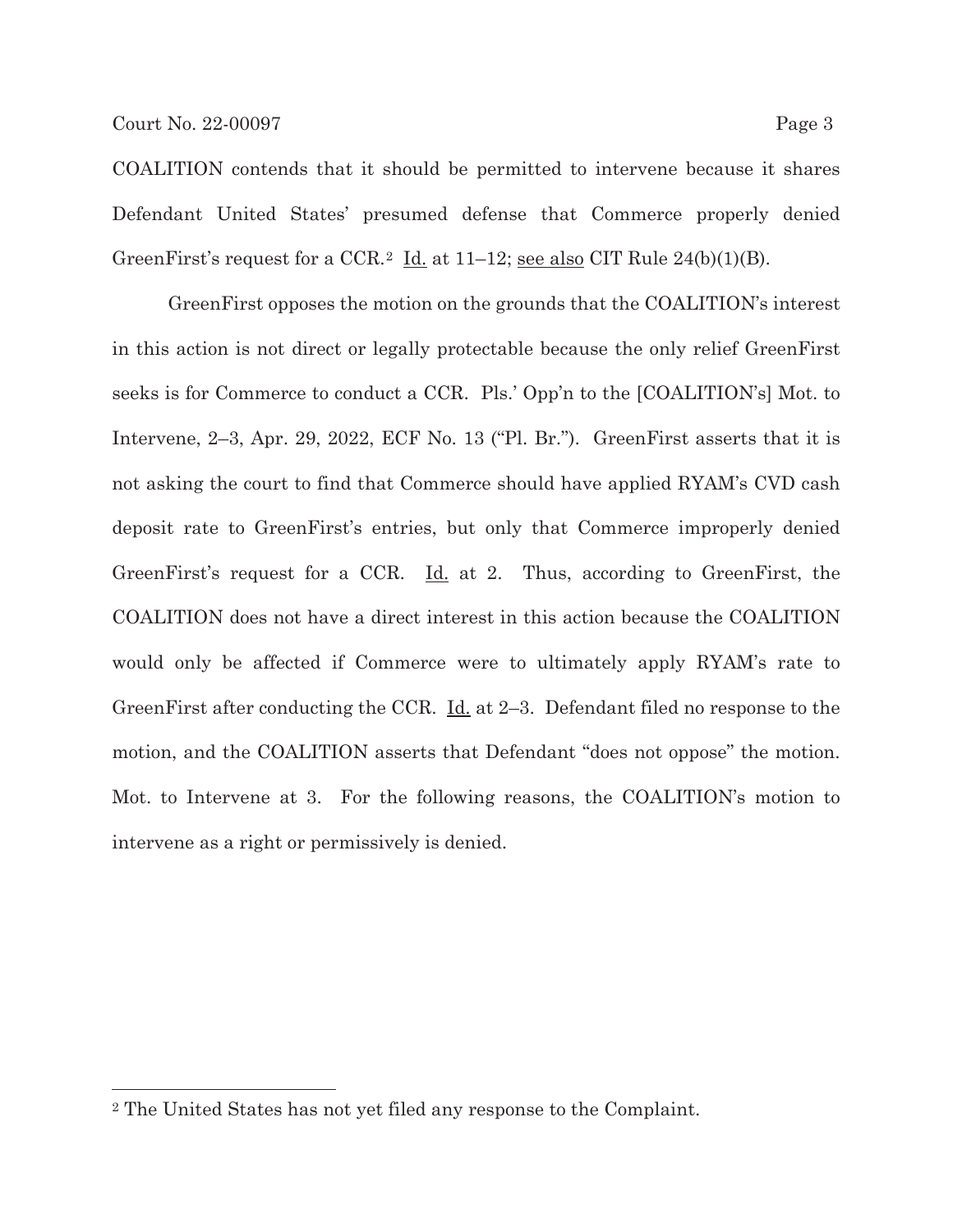#### **BACKGROUND3**

On November 8, 2017, Commerce issued its final determination that the Canadian government provided countervailable subsidies for certain softwood lumber products from Canada, and on January 3, 2018, Commerce issued the amended Softwood Lumber from Canada CVD order. Softwood Lumber from Canada, 83 Fed. Reg. at 347 and n.1. GreenFirst alleges that at the time Commerce initially imposed CVDs on softwood lumber from Canada, RYAM was a Canadian softwood lumber producer and exporter, and was therefore subject to the CVD order. Compl. ¶ 2. However, RYAM was not examined as a respondent, so it was subject to the "allothers rate" of 14.19%. See Softwood Lumber from Canada, 83 Fed. Reg. at 348–49. In subsequent administrative reviews of the CVD order, Commerce did not select RYAM as a respondent, but RYAM requested to be reviewed and was assigned the "non-selected companies rate." See Compl. ¶ 2; Certain Softwood Lumber Products from Canada, 85 Fed. Reg. 77,163, 77,164, 77,167 (Dep't Commerce Dec. 1, 2020) (Final Results of the [CVD] Admin. Review, 2017–2018) (2017 non-selected rate of 7.26%, 2018 non-selected rate of 7.42%); Certain Softwood Lumber Products from Canada, 86 Fed. Reg. 68,467 (Dep't Commerce Dec. 2, 2021) (Final Results of the [CVD] Admin. Review, 2019), as amended by Certain Softwood Lumber Products

<sup>3</sup> Certain facts in the Background section are taken from the Complaint, and, although the COALITION admits certain of these facts in its proposed answer, such facts are allegations at this stage of the case. Nothing in this Opinion and Order shall be construed as the court accepting GreenFirst's factual allegations as true or making any finding of fact where the facts are or may be disputed.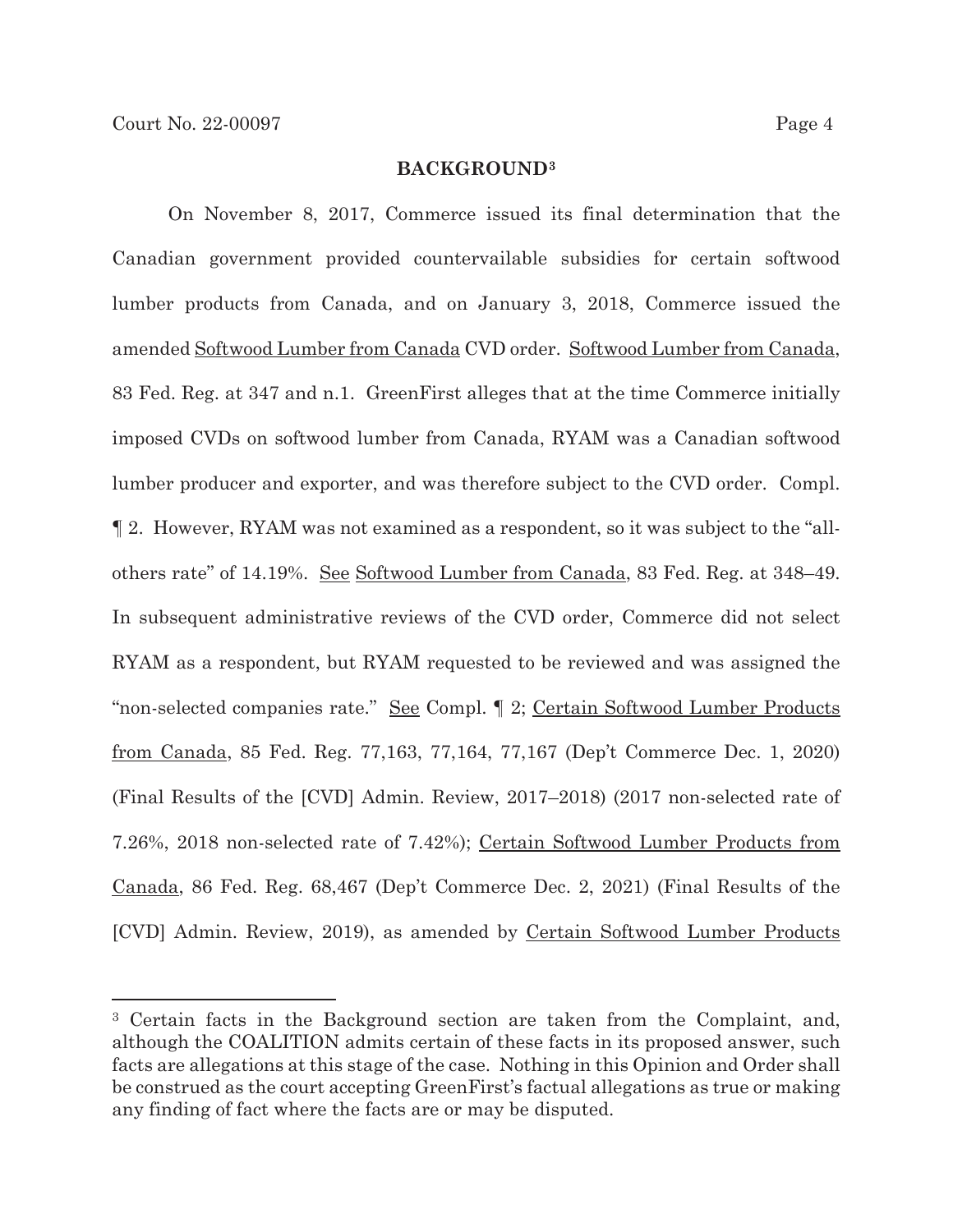from Canada, 87 Fed. Reg. 1,114, 1,115, 1,117 (Dep't Commerce Jan. 10, 2022) (Notice of Amended Final Results of the [CVD] Admin. Review, 2019) ("Softwood Lumber from Canada 2019 Review") (non-selected rate of 6.32%); see also Certain Softwood Lumber Products from Canada, 87 Fed. Reg. 6,500, 6,502, 6,504 (Dep't Commerce Feb. 4, 2022) (Prelim. Results, Partial Rescission, and Prelim. Intent to Rescind, in Part, the [CVD] Admin. Review, 2020) (non-selected rate of 6.88%).

Companies that import merchandise subject to CVD orders must pay cash deposits for entries subject to ongoing administrative reviews at the rate assigned to them during the most recently completed administrative review. See 19 U.S.C. § 1675(a); 19 C.F.R. § 351.212(a). As the Softwood Lumber from Canada order is currently subject to an ongoing administrative review, companies that import merchandise subject to Softwood Lumber from Canada must pay cash deposit at the rates assigned to them during the most recently completed administrative review. See Initiation of Antidumping and [CVD] Admin. Reviews, 87 Fed. Reg. 13,252, 13,259–62 (Dep't Commerce Mar. 9, 2022) (initiating, inter alia, administrative review of Softwood Lumber from Canada for 2021); see also 19 U.S.C. § 1675(a); 19 C.F.R.  $\S 351.212(a)$ . RYAM's cash deposit rate is 6.32% based on the most recently completed administrative review. Softwood Lumber from Canada 2019 Review, 87 Fed. Reg. at 1,115–17.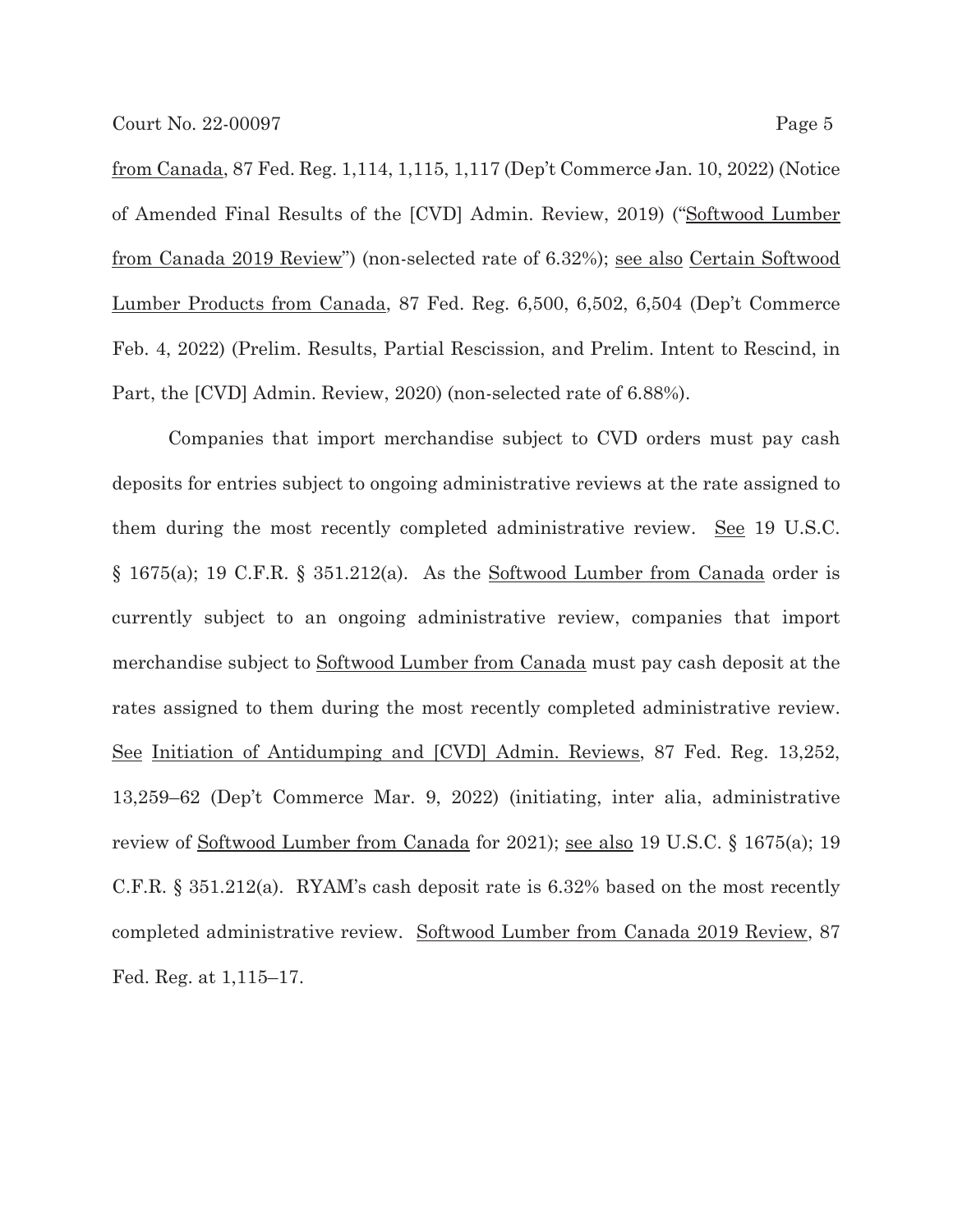GreenFirst contends that it did not produce lumber prior to August 2021, but that it acquired RYAM's lumber and newsprint businesses on August 28, 2021. Compl. ¶¶ 2–3, 12. GreenFirst further alleges that because it acquired RYAM's entire lumber and newsprint business, including RYAM's mills, inventory, employees, customers, and vendor relationships, GreenFirst is the successor-in-interest to RYAM. Id. ¶¶ 3–4. On October 4, 2021, after allegedly acquiring RYAM's lumber and newsprint business, GreenFirst requested that Commerce conduct a CCR to determine that GreenFirst is RYAM's successor-in-interest. **Id. [1]** 4, 13, Attach. A; see also Answer to Complaint of [COALITION], ¶¶ 4, 13, Apr. 25, 2022, ECF No. 12- 1 ("Proposed Answer"). If Commerce determines that GreenFirst is RYAM's successor-in-interest, GreenFirst would be subject to RYAM's cash deposit rate of 6.32% rather than the all-others rate of 14.19% from Commerce's initial investigation. Compl. ¶ 4; Proposed Answer ¶¶ 11, 13.

However, on November 16, 2021, Commerce denied GreenFirst's request to initiate a CCR. Compl. ¶ 14, Attach. A; see also Proposed Answer ¶ 14. Commerce stated that its practice is to conduct a CCR only when there is no evidence of a significant change that could have affected the nature and extent of subsidization. Compl., Attach. A (citing Certain Pasta from Turkey, 74 Fed. Reg. 47225, 47227–28 (Dep't Commerce Sept. 15, 2009) (Prelim. Results of [CVD CCR]), unchanged in Certain Pasta From Turkey, 74 Fed. Reg. 54022 (Dep't Commerce Oct. 21, 2009) (Final Results of [CVD CCR])). Thus, Commerce will only conduct a CCR, in which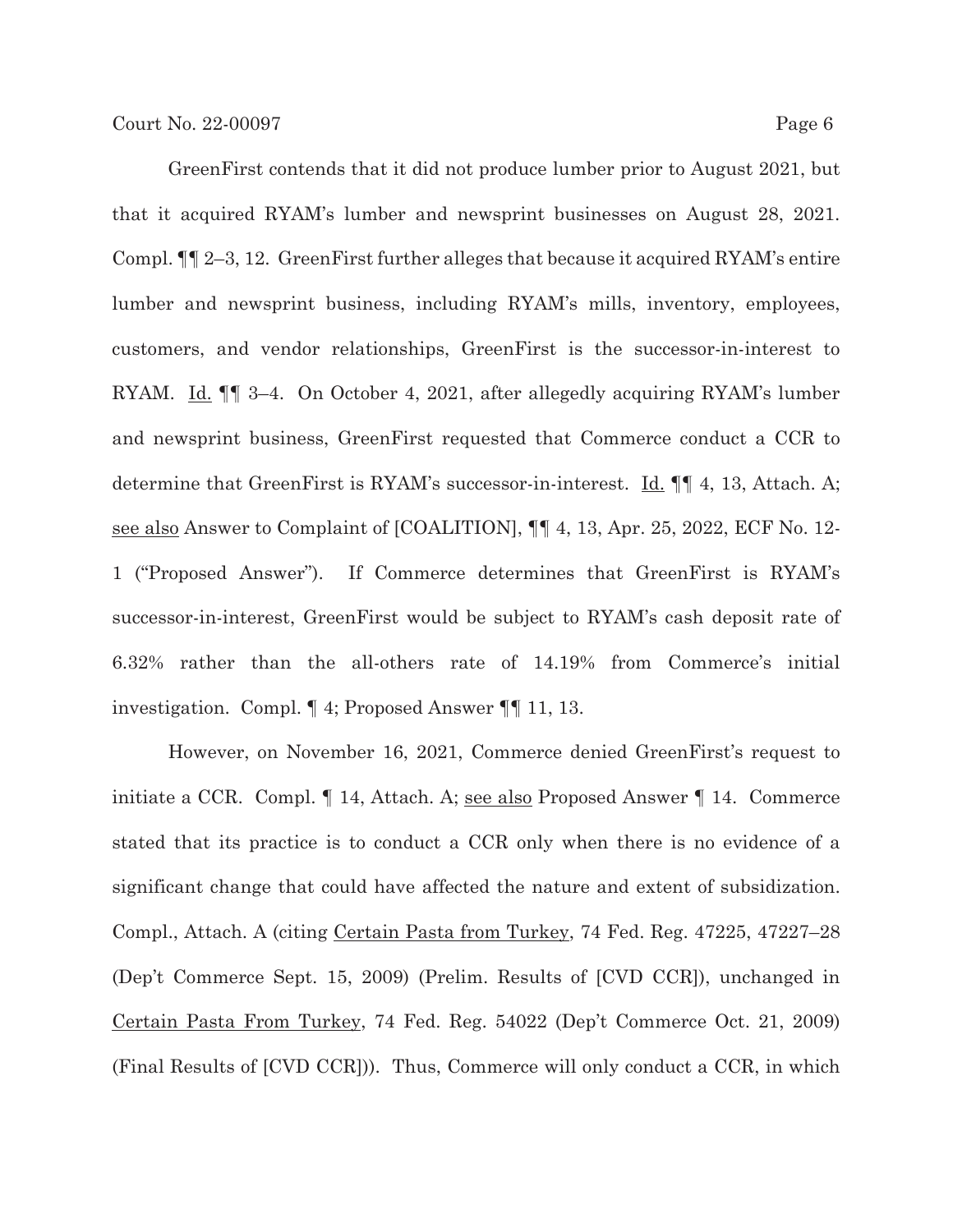it might find that "the respondent company is the same subsidized entity for CVD cash deposit purposes as the predecessor company," where there are no significant changes such as the "purchase or sales of significant productive facilities." Id. Commerce found that GreenFirst's acquisition of RYAM's lumber and newsprint businesses constituted a significant change. Id. On January 18, 2022, GreenFirst requested that Commerce reconsider its refusal to initiate a CCR. Compl. ¶ 15; Proposed Answer ¶ 15. On February 24, 2022, Commerce denied GreenFirst's request for reconsideration, again finding that a significant change had taken place, and therefore, according to its practice, determined not to conduct a CCR. Compl., ¶ 18, Attach. A; Proposed Answer ¶ 18.

 On March 25, 2022, GreenFirst commenced this action, requesting that the court find Commerce's refusal to initiate a CCR to be arbitrary and capricious. Compl. ¶¶ 24, 27. The COALITION now moves to intervene as a defendantintervenor. Mot. to Intervene at 3.

#### **DISCUSSION**

 The COALITION does not have a right to intervene in this action under CIT Rule 24(a)(2). The COALITION does not have a legally protectable interest in the outcome of this action, any interest the COALITION does have in this action is not of such a direct and immediate character that the COALITION will gain or lose by the direct legal operation and effect of the judgment, and the COALITION fails to demonstrate that Defendant will not adequately represent the COALITION's interest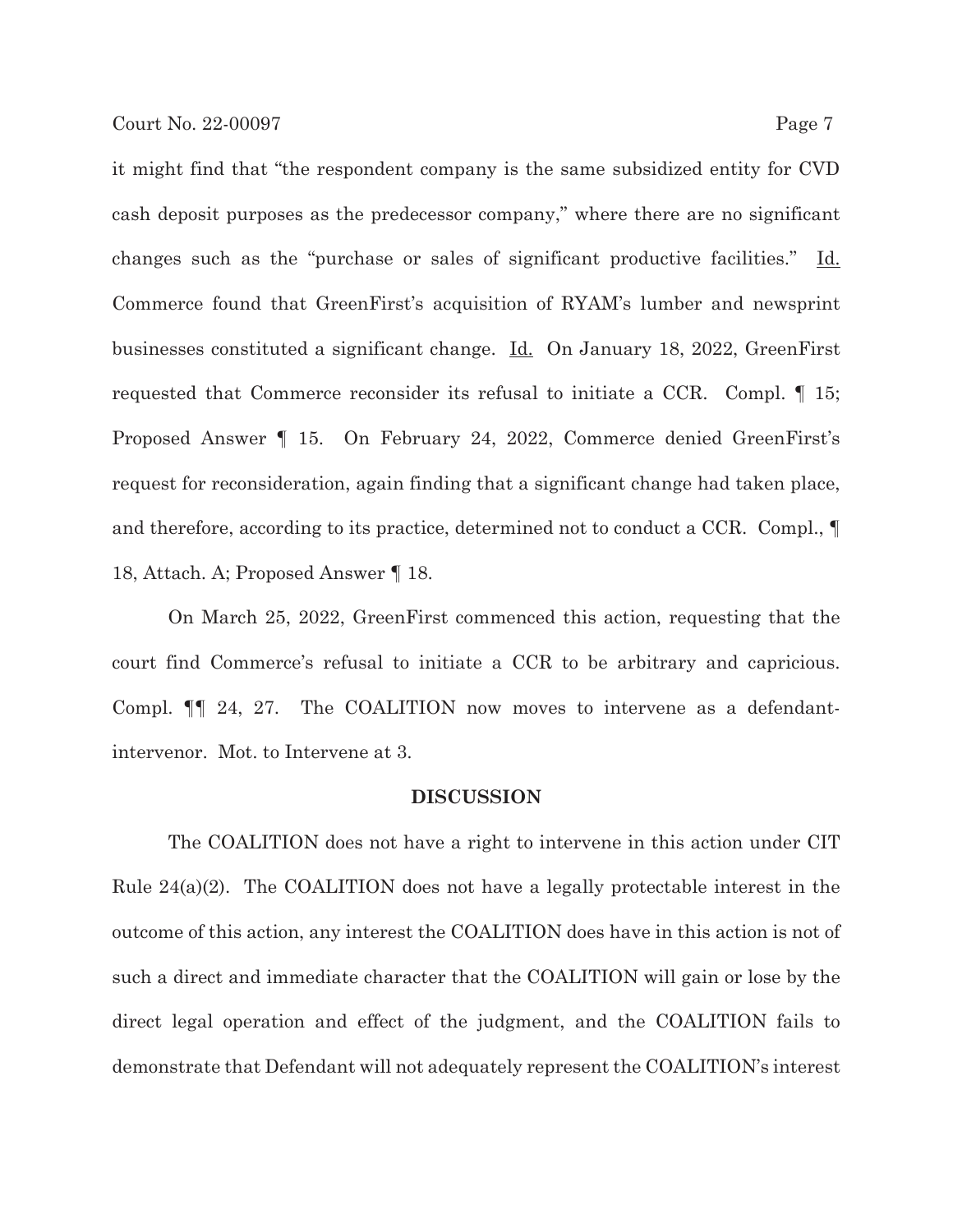in this action. The court also declines to permit the COALITION to intervene in this action under CIT Rule 24(b)(1)(B) because the COALITION has not demonstrated that it shares a defense with Defendant.

### **I. Intervention as of Right**

CIT Rule 24(a)(2) provides, in relevant part, "On a timely motion, the court must permit anyone to intervene who: . . . claims an interest relating to the property or transaction that is the subject of the action, and is so situated that disposing of the action may as a practical matter impair or impede the movant's ability to protect its interest, unless existing parties adequately represent that interest." CIT Rule 24(a)(2). The court will grant a motion to intervene under CIT Rule  $24(a)(2)$  when the movant establishes: (1) the motion is timely; (2) the movant asserts a legally protectable interest in the property at issue; (3) the movant's interest is "of such a direct and immediate character that the intervenor will either gain or lose by the direct legal operation and effect of the judgment"; and (4) the movant's interest will not be adequately represented by the government. Wolfsen Land & Cattle Co. v. Pac. Coast Fed'n of Fisherman's Ass'ns, 695 F.3d 1310, 1315 (Fed. Cir. 2012) (internal quotation marks omitted).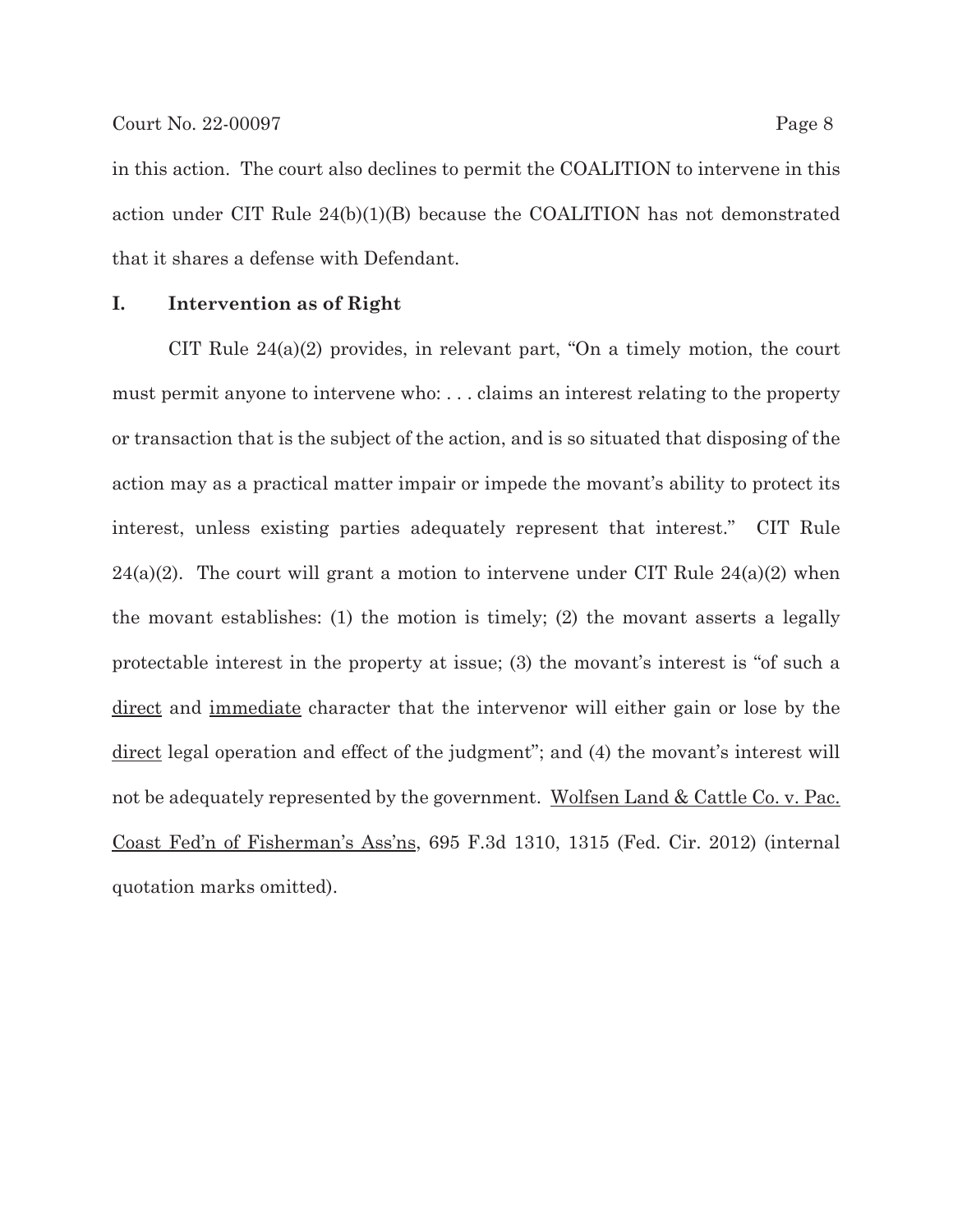Here, although the COALITION's motion is timely, it fails to meet the other three conditions.4 Specifically, the COALITION has not met its burden in demonstrating a direct, immediate, or legally protectable interest in this case or that the Defendant will not adequately represent the COALITION's interests. The COALITION asserts four interests in this case: (1) a participatory interest based on its participation in the proceedings before Commerce; (2) a beneficiary interest in enforcing the Softwood Lumber from Canada order; (3) an economic interest in ensuring GreenFirst pays the all-others rate rather than RYAM's most recent rate because the COALITION's members may lose market share to GreenFirst if GreenFirst pays a lower cash deposit rate; and (4) an interest in protecting the integrity of Commerce's CCR procedures. COALITION Br. at 6–7. GreenFirst contends that (1) there was no administrative proceeding below because Commerce refused to initiate a CCR, and the COALITION will have the right to participate if the court orders Commerce to conduct such an administrative proceeding; (2) GreenFirst is not challenging Commerce's Softwood Lumber from Canada order; (3)

<sup>4</sup> The COALITION also contends that it has standing to intervene because it "intends to seek the same relief as that sought by the Defendant." COALITION Br. at 11. However, standing is not a requirement for parties seeking to intervene as a defendant-intervenor unless they invoke the court's jurisdiction by seeking some sort of affirmative relief. See NLMK Pennsylvania, LLC v. United States, 553 F. Supp. 3d 1354, 1364 n.12 (citing, inter alia, Virginia House of Delegates v. Bethune-Hill, 139 S. Ct. 1945, 1952 (2019) (defendant-intervenor "did not need to establish standing" to participate in district court, but did need standing to appeal); City of Chicago v. Fed. Emergency Mgmt. Agency, 660 F.3d 980 (7th Cir. 2011) (proposed defendant-intervenor required to demonstrate standing to assert crossclaim)).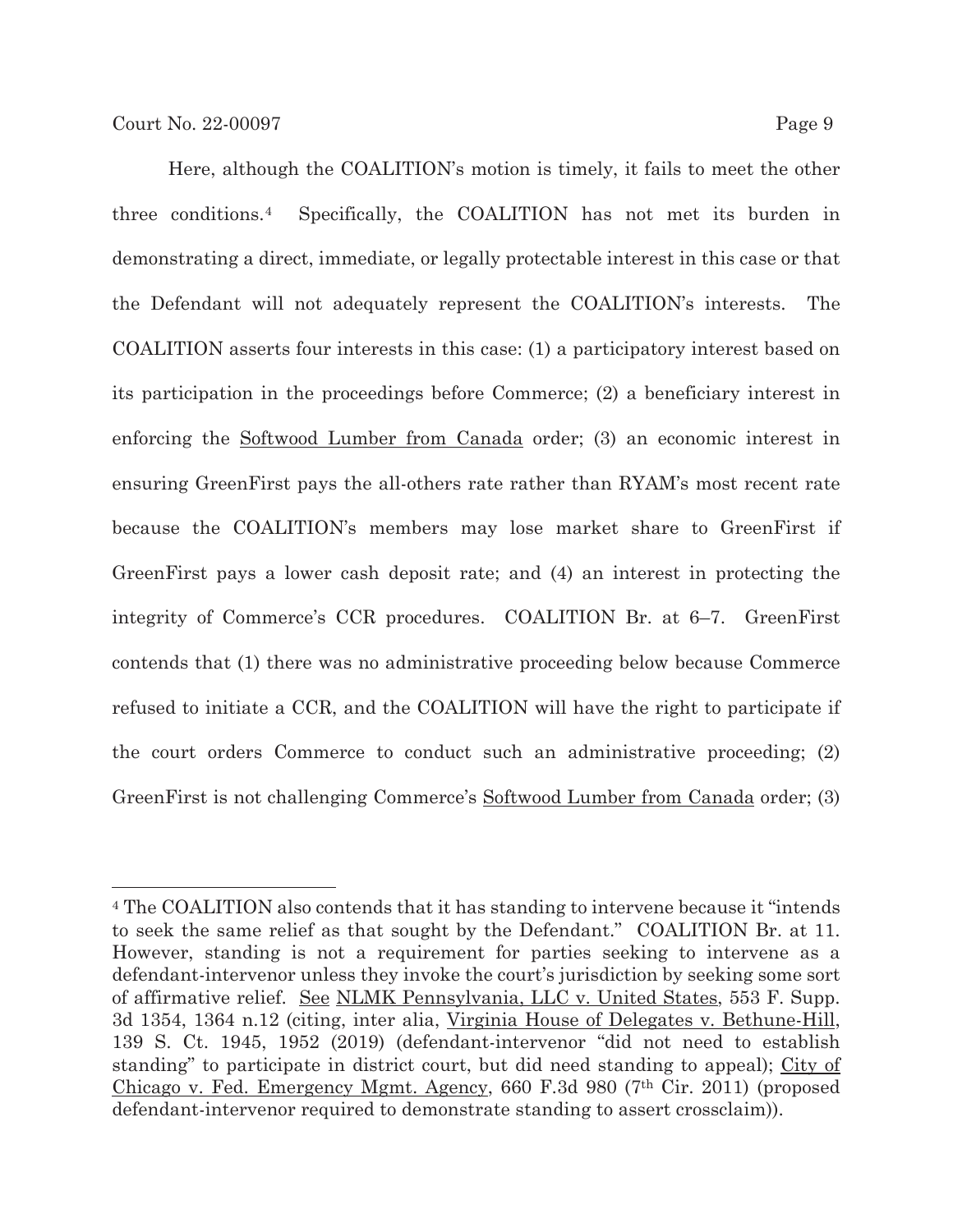GreenFirst's cash deposit rate will not be affected by the outcome of this action; and (4) GreenFirst is not attempting to manipulate its cash deposit rate, but the COALITION will have the opportunity to assert such claims if Commerce conducts a CCR. Pl. Br. at 5–7.

The COALITION does not have a legally protectable interest in this action because this action is limited to the question of whether Commerce arbitrarily or capriciously decided not to conduct a CCR. The only relief GreenFirst stands to gain in this action is an order remanding Commerce's decision not to conduct a CCR. See Compl., ¶¶ 28–31. Thus, even assuming the COALITION has the interests it claims to have, the COALITION fails to reconcile its purported interests in this action with what GreenFirst seeks. The COALITION may have a beneficiary interest in defending Softwood Lumber from Canada, but GreenFirst is not attacking Softwood Lumber from Canada, so the COALITION's beneficiary interest is not relevant to this action. The COALITION may have an economic interest in GreenFirst's cash deposit rate, but GreenFirst's cash deposit rate is not at issue in this action. See also Am. Maritime Transp., Inc. v. United States, 870 F.2d 1559, 1562 (Fed. Cir. 1989) (economic interests are insufficient to intervene). The COALITION may have an interest in protecting the integrity of Commerce's CCR procedures against manipulation, but the only issue in this case is whether Commerce should have initiated a CCR at all, not GreenFirst's purported manipulation of the CCR procedures to affect its cash deposit rate. Indeed, GreenFirst's cash deposit rate will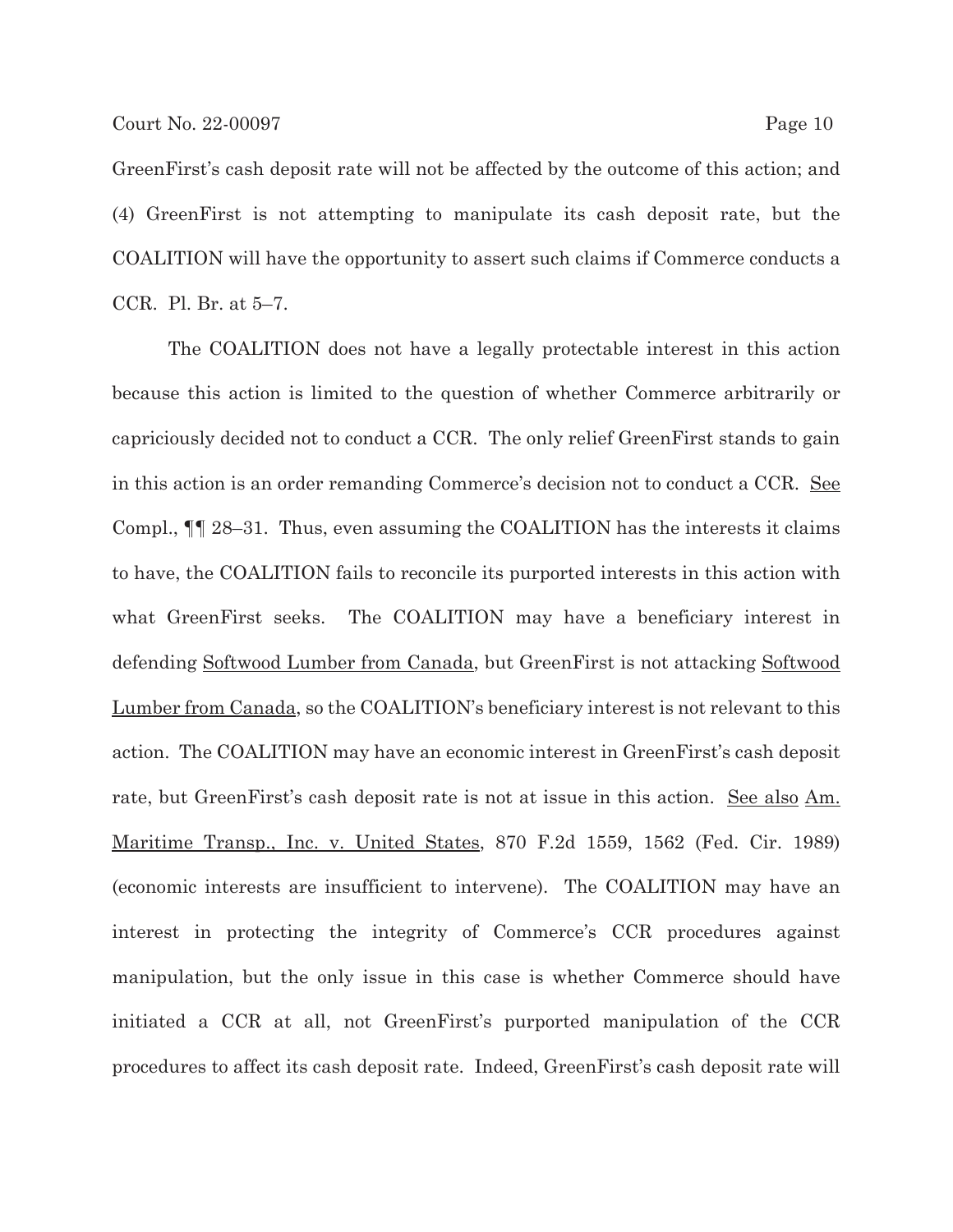remain unchanged regardless of the outcome of this action. Finally, the COALITION may have an interest in challenges to a CCR in which it participates, but there was

no CCR here. Commerce decided not to conduct a CCR, which is the administrative proceeding in which the COALITION would participate. Having not conducted the relevant administrative proceeding, the COALITION has no participatory interest that is relevant to GreenFirst's action.

The only statutes the COALITION cites in support of its purported participatory interest do not apply to intervening in an action challenging Commerce's refusal to initiate a CCR. See COALITION Br. at 4 (citing 19 U.S.C. § 1516a(a)(2)(B)(iii) (permitting interested parties to commence actions challenging final determinations made under 19 U.S.C.  $\S 1675$ ,  $57$  (citing 28 U.S.C.  $\S 2631(j)(1)(B)$ ) (applicable to civil actions commenced under 19 U.S.C. § 1516a, which, as the COALITION concedes, is not the statute under which GreenFirst commenced this action, see Mot. to Intervene at 2)). Commerce's regulations make clear that the COALITION's ability to participate in a CCR begins once Commerce decides to initiate such a review. See 19 C.F.R. § 351.216(d) ("If the Secretary decides that changed circumstances sufficient to warrant a review exist, the Secretary will conduct a changed circumstances review in accordance with § 351.221 [setting forth

<sup>5</sup> Commerce's decisions not to initiate a CCR are not reviewable under 19 U.S.C. § 1516a(2)(B)(iii). See Trustees in Bankr. of N. Am. Rubber Thread Co. v. United States, 593 F.3d 1346, 1353 (Fed. Cir. 2010) (decisions by Commerce not to initiate a CCR are not reviewable under 19 U.S.C. § 1516a because they are not published in the Federal Register).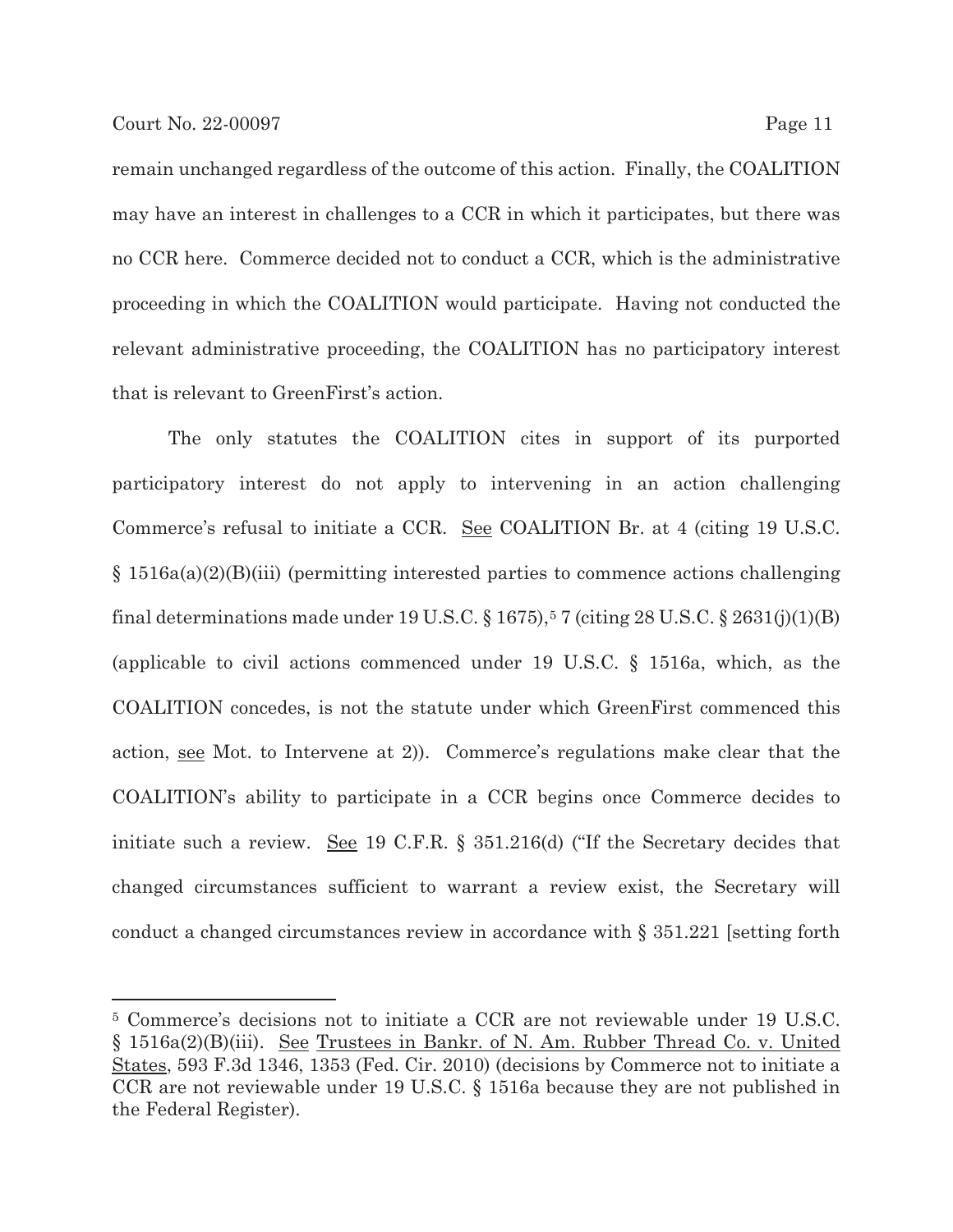procedures for conducting a review, including the rights of interested parties to participate]"). Indeed, Commerce is not obligated to seek input from the domestic industry. Id.  $\S 351.221(c)(3)(iii)$ . Thus, the COALITION does not have a participatory right stemming from Commerce's refusal to initiate a CCR.

Moreover, whatever interests the COALITION does have in relation to this action will not be directly affected by the judgment. As discussed, the only relief that GreenFirst stands to gain is an order remanding Commerce's decision not to initiate a changed circumstances review. Thus, the judgment in this action will have no direct or immediate consequences for the COALITION or its members. See Wolfsen, 695 F.3d at 1315. The judgment will not affect the COALITION's ability to defend the Softwood Lumber from Canada order. The judgment will not affect the COALITION's participation in any CCR or prevent it from making whatever arguments it wants in order to protect the CCR process against any purported manipulation. The judgment will not have any effect on GreenFirst's cash deposit rate, and therefore the COALITION and its members will not be impacted economically. The only direct and immediate impact a judgment in this action will have is whether Commerce will conduct a CCR with respect to GreenFirst's acquisition of RYAM's lumber and newsprint businesses. Therefore, any effect on the COALITION will be indirect and attenuated.

Finally, the COALITION's interest "in the robust enforcement and administration of the trade remedy laws," see COALITION Br. at 10, is adequately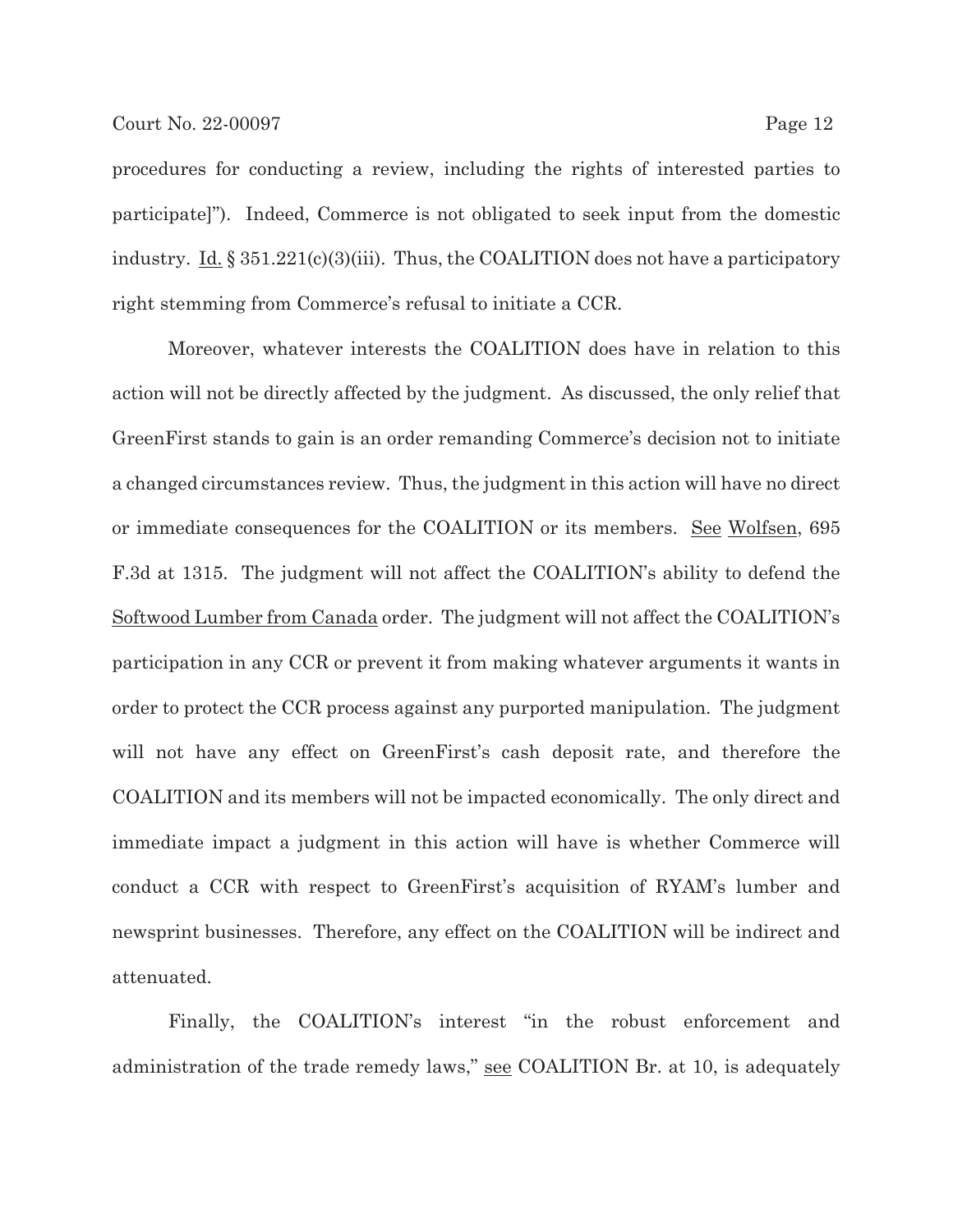represented by Defendant. The COALITION contends that its interest in the enforcement of the trade remedy laws differs from Commerce's because Commerce "acts as an impartial decision-maker." Id. However, it is not clear what distinction the COALITION is drawing between its interest and the Defendant's.<sup>6</sup> Even taking the COALITION's construction of the relevant interests at face value, there does not appear to be any incongruence between "the robust enforcement and administration of the trade remedy laws" and "an impartial decision-maker" enforcing and administering those laws. See id. The COALITION's Proposed Answer demonstrates that it seeks to defend Commerce's decision not to initiate a CCR. See generally Proposed Answer. The Defendant is perfectly capable of defending Commerce's decision, and the COALITION does not point to any aspect of the case in which its position differs from the Defendant's.7 The COALITION fails to meet its burden to demonstrate that it has a right to intervene.

<sup>6</sup> The COALITION contrasts its interests with those of Commerce, not the United States. COALITION Br. at 10. The United States is defending Commerce's decision, so the United States is not acting as a neutral decision maker, but rather is in the same position as the COALITION seeks to be. Therefore, the COALITION's argument that its interests will not be adequately represented is incorrect. 7 As discussed, Defendant has not yet responded to the Complaint. The COALITION and GreenFirst presume that the Defendant will defend Commerce's decision not to initiate a CCR. See COALITION Br. at 10 n.5; Pl. Br. at 9. Even if the Defendant ultimately takes a position different than the COALITION's, the COALITION has not met its burden to intervene as of right for the reasons stated above.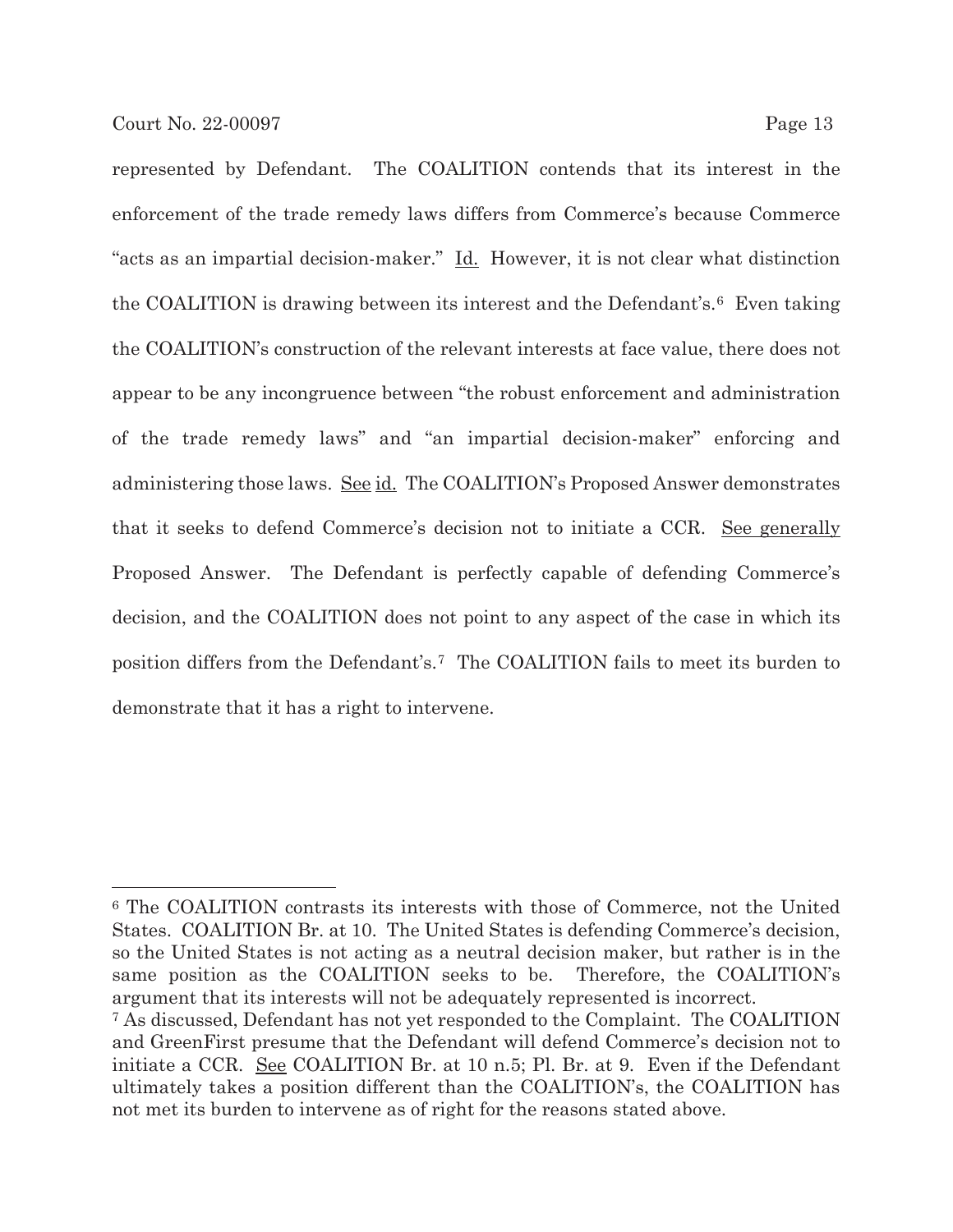#### **II. Permissive Intervention**

The court also declines to permit the COALITION to intervene. The court may permit a party to intervene under CIT Rule 24(b)(1)(B) if the proposed intervenor "has a claim or defense that shares with the main action a common question of law or fact." If a proposed intervenor satisfies the requirements of CIT Rule 24(b)(1)(B), the court has discretion as to whether to permit intervention, and "[i]n exercising its discretion, the court must consider whether the intervention will unduly delay or prejudice the adjudication of the original parties' rights." CIT Rule 24(b)(3). The court considers three factors on a motion for permissive intervention under CIT Rule  $24(b)(1)(B)$ : "a) whether the intervenor's [defense] has a question of law or fact in common with the [defendant]; b) whether the application is timely; and c) whether the intervention will unduly delay or prejudice the adjudicative rights of the original parties." Manuli Autoadesivi, S.p.A. v. United States, 9 CIT 24, 26, 602 F. Supp. 96, 98 (1985). Moreover, intervention is "subject to the limitations in 28 U.S.C. § 2631(j)." Rhone Poulenc, Inc. v. United States, 14 CIT 364, 365, 738 F. Supp. 541, 542 (1990). The statutory limitation relevant here provides that, "[a]ny person who would be adversely affected or aggrieved by a decision in a civil action pending in the Court of International Trade may, by leave of court, intervene in such action." 28 U.S.C. §§ 2631(j)(1)(B), (2); see also Manuli, 9 CIT at 25–26.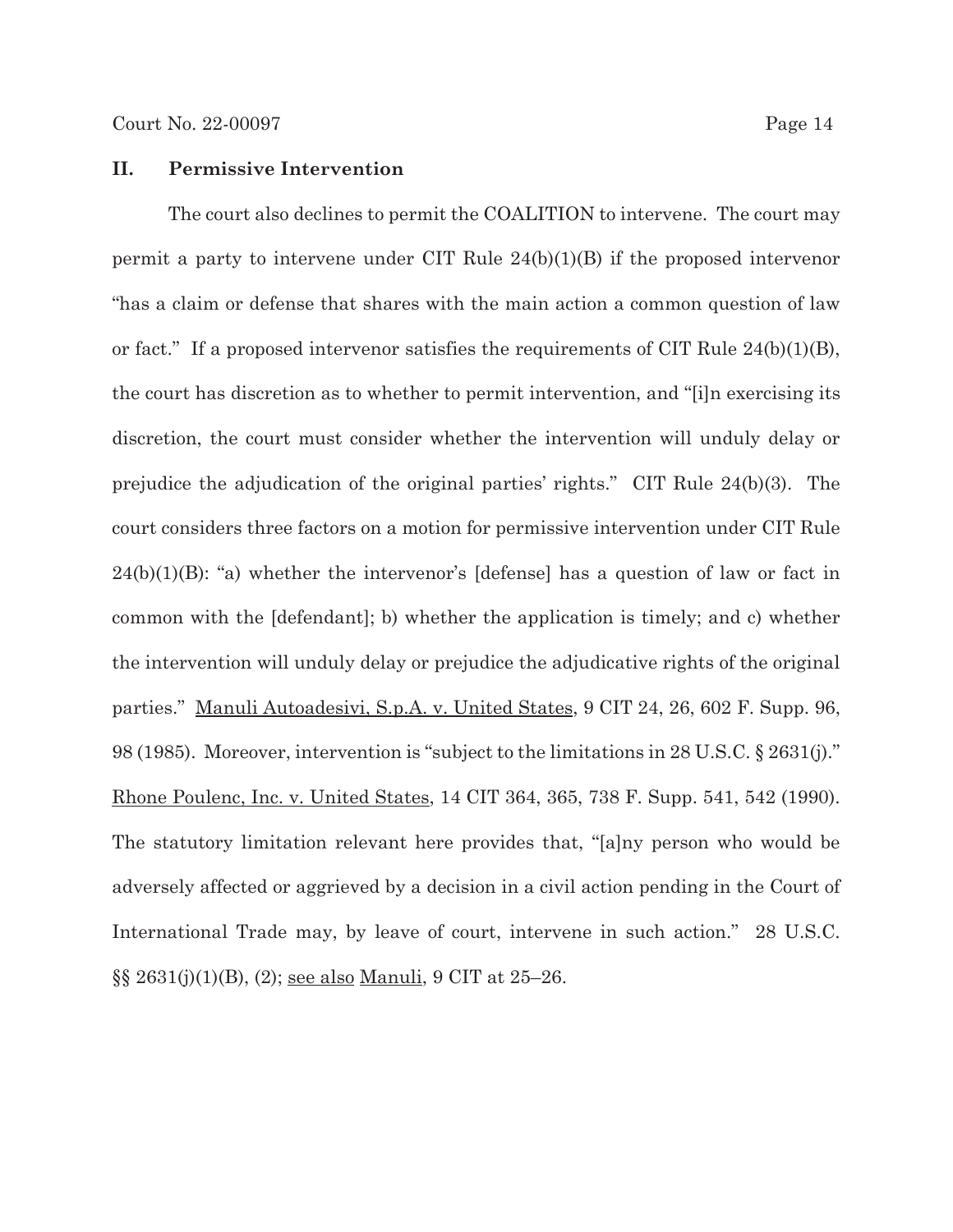Here, the COALITION claims that it meets the standard under CIT Rule  $24(b)(1)(B)$  because it shares a common defense with the Defendant.<sup>8</sup> COALITION Br. at 11–12. However, the COALITION fails to adequately demonstrate that it shares a defense to GreenFirst's claims because it does not sufficiently allege that it will be adversely affected or aggrieved by a decision in this action. The COALITION relies on its Proposed Answer in support of its position that both it and the Defendant share the defense that "Commerce properly rejected GreenFirst's request for a CCR." Id. at 12. Without more, that argument is insufficient because the COALITION does not explain why it has an interest in this action such that it has a defense to GreenFirst's claims that it should be permitted to assert. See 28 U.S.C  $\S 2631(j)(1)(B)$ . Simply mimicking the Defendant's defense of its own interest falls short of this standard. Id. Indeed, the COALITION does not have a defense to GreenFirst's claims because the COALITION will not be "adversely affected or aggrieved" as a result of the court's resolution of GreenFirst's claims in this action. Id.; see also Compl., ¶¶ 28–31. The COALITION has not shown that it will add anything or that Defendant will not adequately defend its position and therefore the court need not address whether intervention "will unduly delay or prejudice the

<sup>8</sup> The COALITION does not claim a conditional statutory right to intervene under 28 U.S.C. § 2631(j). Nonetheless, as stated in Manuli, 28 U.S.C. § 2631(j) limits permissive intervention in all cases to parties who would be adversely affected or aggrieved. See Manuli, 9 CIT at 25–26. As discussed below, without such a limitation, any potential party could claim a shared defense by mimicking the defense asserted by the defendant.